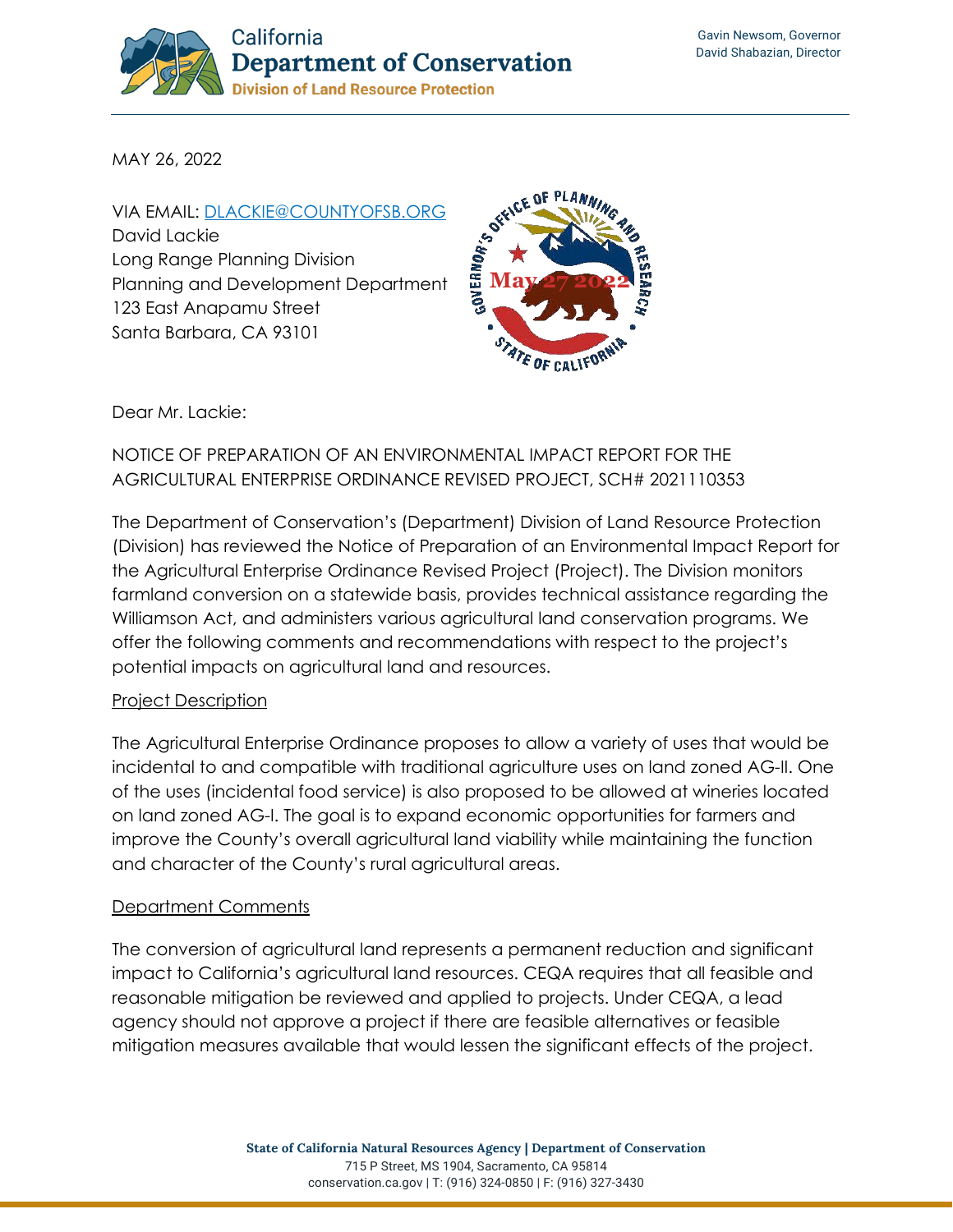All mitigation measures that are potentially feasible should be included in the project's environmental review. A measure brought to the attention of the lead agency should not be left out unless it is infeasible based on its elements.

Consistent with CEQA Guidelines, the Department recommends the County consider agricultural conservation easements, among other measures, as potential mitigation. (See Cal. Code Regs., tit. 14, § 15370 [mitigation includes "compensating for the impact by replacing or providing substitute resources or environments, including through permanent protection of such resources in the form of conservation easements."])

Mitigation through agricultural easements can take at least two forms: the outright purchase of easements or the donation of mitigation fees to a local, regional, or statewide organization or agency whose purpose includes the acquisition and stewardship of agricultural easements. The conversion of agricultural land should be deemed an impact of at least regional significance. Hence, the search for replacement lands should not be limited strictly to lands within the project's surrounding area.

A helpful source for regional and statewide agricultural mitigation banks is the California Council of Land Trusts. They provide helpful insight into farmland mitigation policies and implementation strategies, including a guidebook with model policies and a model local ordinance. The guidebook can be found at:

# [California Council of Land Trusts](https://www.calandtrusts.org/resources/conserving-californias-harvest/)

Of course, the use of conservation easements is only one form of mitigation that should be considered. Any other feasible mitigation measures should also be considered. Indeed, the recent judicial opinion in King and Gardiner Farms, LLC v. County of Kern (2020) 45 Cal.App.5th 814 ("KG Farms") holds that agricultural conservation easements on a 1 to 1 ratio are not alone sufficient to adequately mitigate a project's conversion of agricultural land. KG Farms does not stand for the proposition that agricultural conservation easements are irrelevant as mitigation. Rather, the holding suggests that to the extent they are considered, they may need to be applied at a greater than 1 to 1 ratio, or combined with other forms of mitigation (such as restoration of some land not currently used as farmland).

### **Conclusion**

The Department recommends further discussion of the following issues:

- Type, amount, and location of farmland conversion resulting directly and indirectly from implementation of the proposed project.
- Impacts on any current and future agricultural operations in the vicinity; e.g., land-use conflicts, increases in land values and taxes, loss of agricultural support infrastructure such as processing facilities, etc.